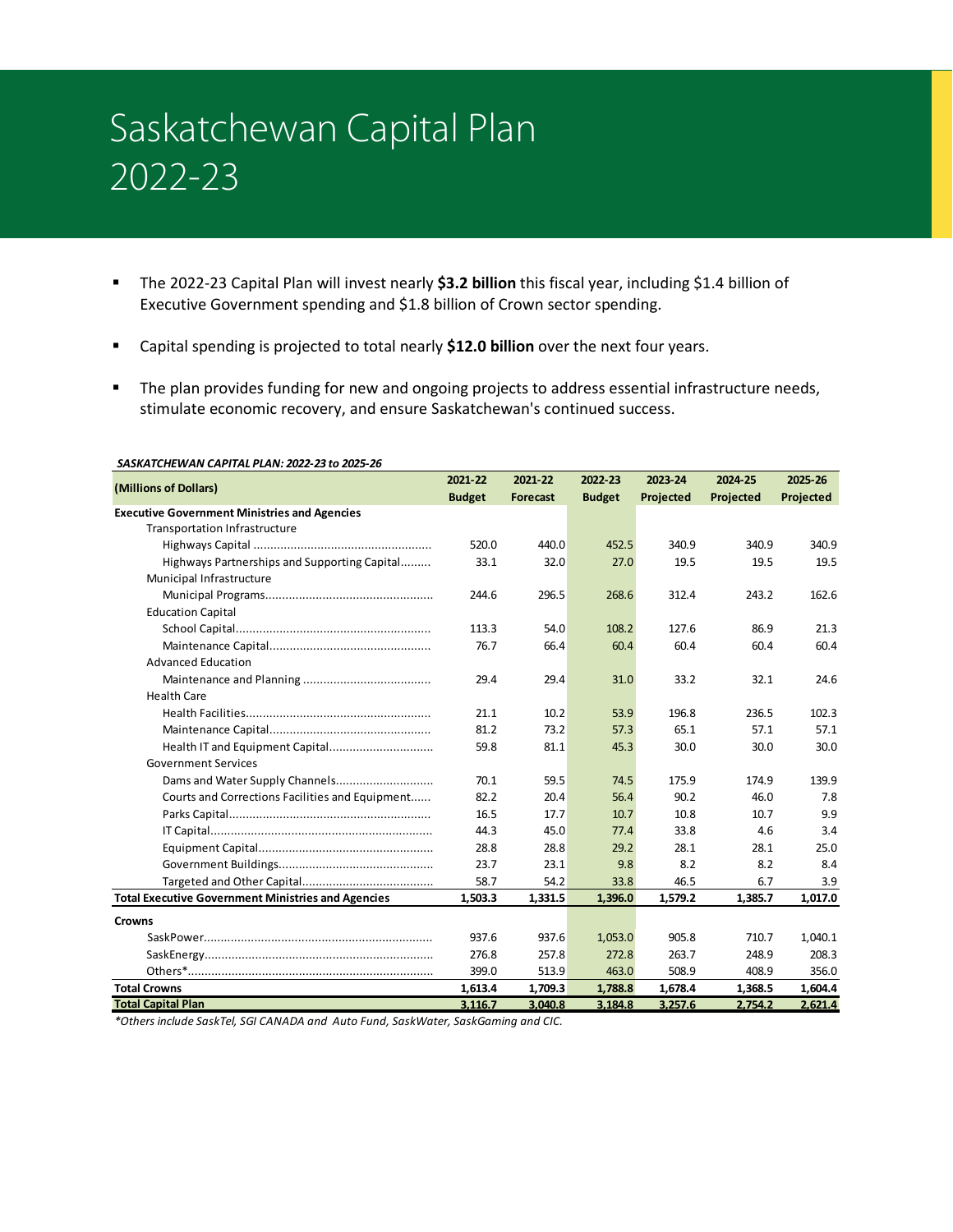# **Highlights**

# **Executive Government – \$1.4B in 2022-23**

## **Transportation Infrastructure – \$479.5M in 2022-23**

- \$452.5 million to improve more than 1,100 km of provincial highways, repair or rebuild 15 bridges and replace 100 culverts across the province; and,
- **527.0 million to support economic growth and safety through partnerships with rural and urban** municipalities.

### **Government Services – \$291.8M in 2022-23**

- \$74.5 million for various dam and water supply channel projects;
- **556.4 million for various courts and correctional projects including continued development of the** remand expansion at the Saskatoon Correctional Centre; and,
- \$10.7 million for capital improvements and upgrades throughout the parks system to improve visitor experiences.

### **Municipal Infrastructure – \$268.6M in 2022-23**

**5268.6 million in transfers to municipalities through the Investing in Canada Infrastructure Program** (\$162.6 million), Canada Community-Building Fund (\$69.1 million), New Building Canada Fund (\$35.4 million), Transit Assistance for People with Disabilities (\$0.8 million), and Communities in Transition Funding (\$0.7 million).

### **Education Capital – \$168.6M in 2022-23**

- \$95.2 million to support 20 ongoing capital projects to build 15 new schools and renovate five existing schools;
- **555.9 million for preventative and emergency maintenance;**
- **512.0 million for relocatable classrooms;**
- **54.5 million for the creation of a new application based minor capital renewal program; and,**
- **51.0 million for school facility assessments.**

# **Health Care – \$156.6M in 2022-23**

- \$53.9 million to support ongoing capital projects including redevelopment of the Prince Albert Victoria Hospital, the Weyburn General Hospital replacement, new Urgent Care Centres in Regina and Saskatoon, and various long-term care projects throughout Saskatchewan;
- \$57.3 million for the rehabilitation and maintenance of health facilities; and,
- **545.3 million for IT and medical equipment.**

# **Advanced Education – \$31.0M in 2022-23**

- \$27.0 million in support of planning, renovation and repair works in the post-secondary sector; and,
- \$4.0 million in design funding for the Saskatoon Campus Renewal Project at Saskatchewan Polytechnic.

#### **Crown Corporations - \$1.8B in 2022-23**

 \$1.1 billion through SaskPower to continue construction of the new 350 MW natural gas-fired electrical plant at Moose Jaw, upgrades at the EB Campbell hydroelectric station, and beginning construction on the Logistic Warehouse Complex to centralize regional services around Regina.